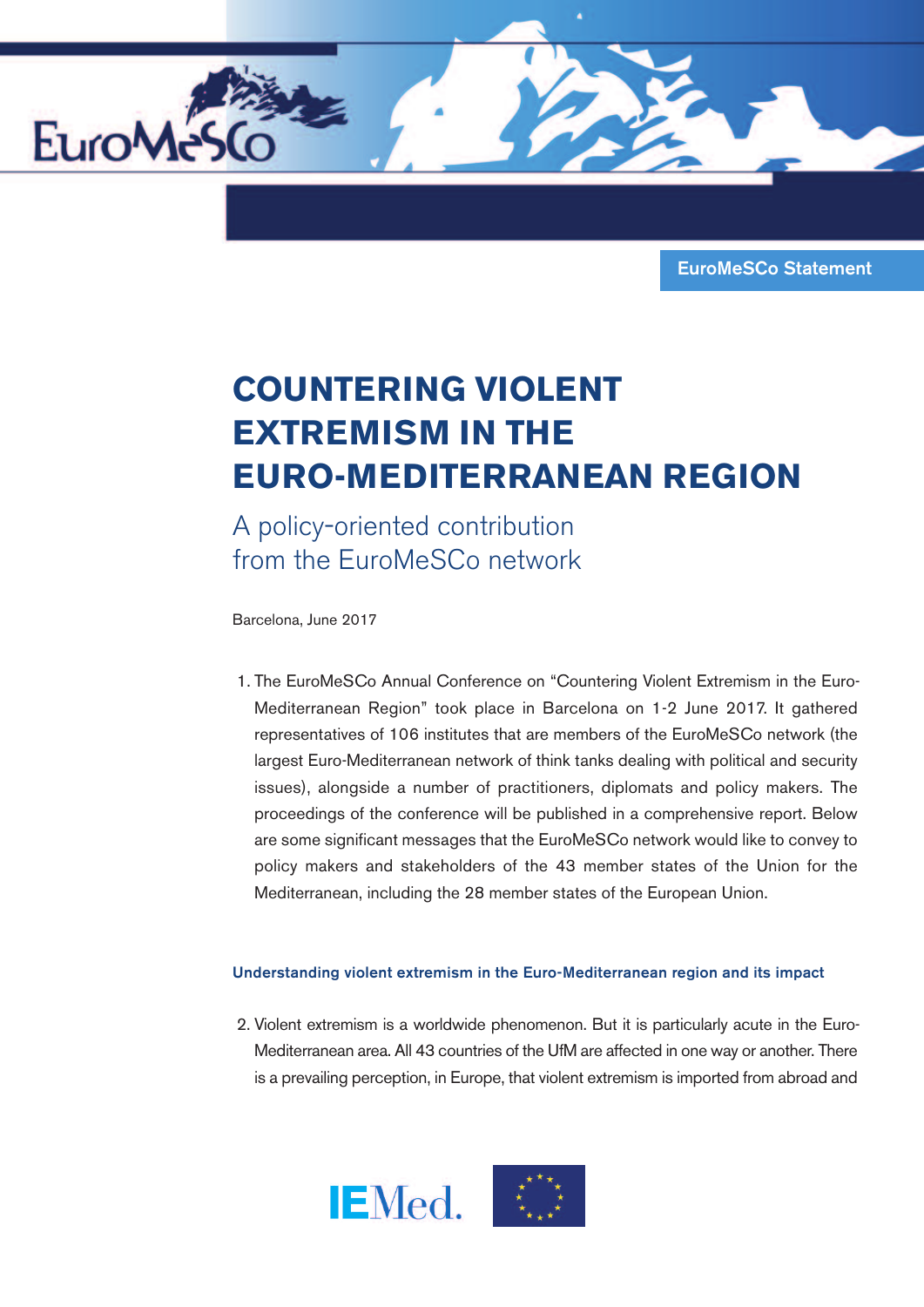in particular from the southern Mediterranean region and is affecting mostly the European Union. While recognizing that violent extremism can be fuelled by chaos, civil wars, foreign interventions and other phenomena in the MENA region, it is important to acknowledge that this perception is misleading and should be countered at least on two accounts. First, violent extremism affects primarily the southern Mediterranean region. Second, the majority of terrorist acts that took place in some European countries are carried out by home-grown self-radicalized young people in Europe; In other words, violent extremism is also thriving among European citizens and generated within the European Union.

- 3. The root causes of extremism are numerous. Similarly, the profiles of extremists are so varied that it is difficult to establish a general diagnosis and devise simple recipes or policies to address the issue. However, it is important to acknowledge that creeping islamophobia, the surge of populist and nationalist groups in the EU and the continuation or the reproduction of authoritarianism in the southern Mediterranean region are factors fuelling violent extremism.
- 4. In the Euro-Mediterranean region, and in particular in the southern Mediterranean, socio-economic triggers of radicalisation should not be overlooked, as reveal the initial findings of the Euromed survey on violent extremism. Lack of opportunities, prevailing corruption, and dysfunctional economies tend to push some young people to resort to violent extremism, as they harbour a deep sense of helplessness.
- 5. Furthermore, violent extremism is also driven by geopolitics. Foreign interventions in the Mediterranean and MENA region, continued occupation and colonisation, proxy wars and sectarian divide have all contributed to ignite violent extremism. Therefore, it is important to work towards "a New Security Architecture in the Euro-Mediterranean" and MENA region as it was proposed by the 2016 EuroMeSCo Annual Conference, in Brussels. Solving protracted conflicts, avoiding counterproductive military foreign interventions, or even addressing the sectarian divides will not dry up the swamps of extremism but it can contribute to trim the instrumentalisation of these phenomena by extremists.
- 6. Extremism may also be identity-driven. Some young muslims, born in Europe, may feel alienated, with a fractured identity, discriminated or marginalised, disconnected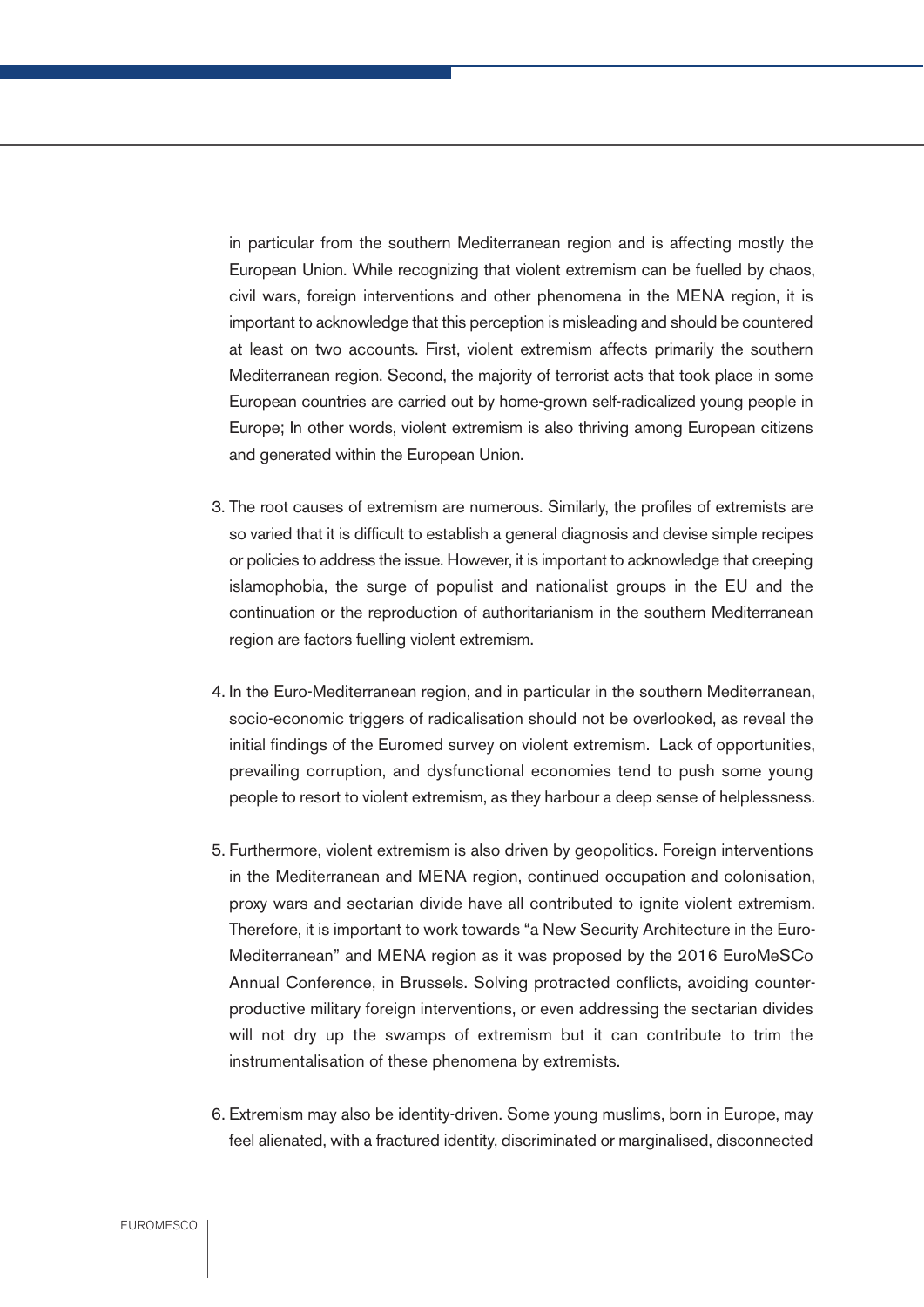from their families or even communities. Some individuals may radicalize because they are in search of a meaning for their life, a cause to defend. In some cases, violence is a way for them to transform their self-hatred into hatred of the others.

## **Addressing the Euro-Mediterranean missing link on countering violent extremism**

- 7. Given the variety of root causes and profiles, only security-driven responses may be counter-productive as they may exacerbate the phenomenon of radicalisation, undermine social cohesion or even widen the gap of misunderstanding between both shores of the Mediterranean. Policies geared towards defeating violent extremism ideology should be pro-active, long-lasting and comprehensive rather than confined to reactive and rushed responses. Miscalibrated responses to violent extremism only driven by domestic considerations or only tackling the security dimension are likely to be self-defeating.
- 8. The EU, on its part, should combat the tendency to portray Islam itself as a religion generating violence and extremism. Misportraying Islam produces frustration, humiliation, anger and even hatred. As illustrated in a number of studies conducted in the framework of EuroMeSCo, religion is rarely the main reason for radicalisation and there are number of political, cultural, economic, social and geopolitical factors that may contribute to an individual's decision to turn to violent extremism as mentioned above.
- 9. Numerous initiatives, policies and programmes have been designed over the last years to prevent and counter violent extremism at the local, national, European and multilateral level. However, the Euro-Mediterranean dimension is often missing.
- 10. In this context, the role of civil societies is of paramount importance. The OPEV (Observatory to Prevent Violent Extremism) has set an example in organising a conference in Barcelona in January 2017, with the participation of 320 representatives of 172 civil society organisations. "The Plan of Action of the Euro-Mediterranean civil society to prevent all forms of violent extremism" is inspiring and its recommendations are largely in line with EuroMeSCo's findings.